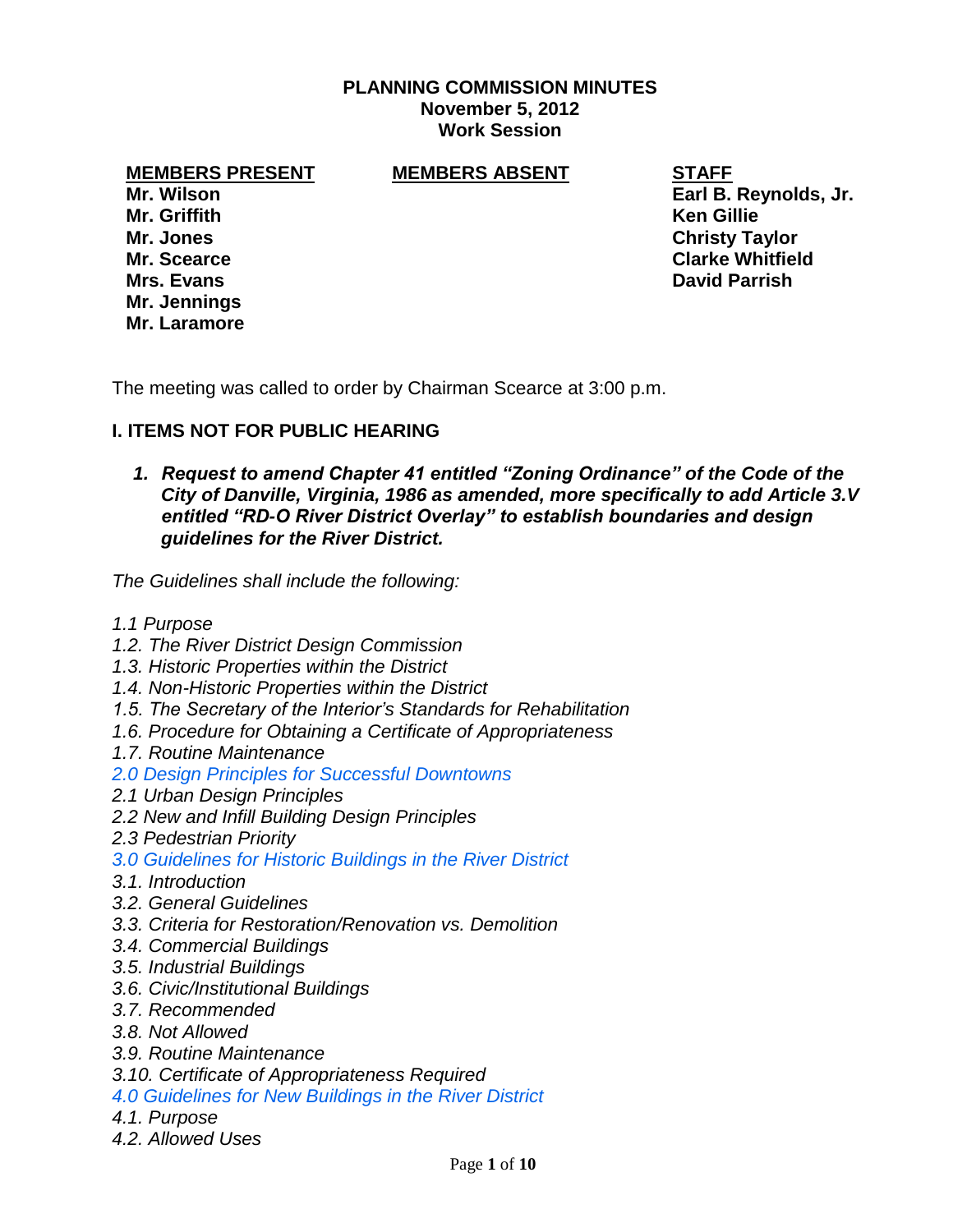- *4.3. New Building Types*
- *4.4. Architectural and Site Guidelines for Large Buildings*
- *4.5. Architectural and Site Guidelines for Small Buildings*
- *4.6. Routine Maintenance*
- *4.7. Certificate of Appropriateness Required*
- *5.0 Site Design Guidelines*
- *5.1 Purpose*
- *5.2. Site Guidelines*
- *5.3. Routine Maintenance*
- *5.4. Certificate of Appropriateness Required*
- *6.0 Sidewalk and Outdoor Dining and Outdoor Display*
- *Design Guidelines*
- *6.1. Purpose*
- *6.2. Sidewalk Dining*
- *6.3. Outdoor Dining on Private Property*
- *6.4. Outdoor Display Guidelines*
- *6.5. Routine Maintenance*
- *6.6. Certificate of Appropriateness Required*

# *7.0 Sign Guidelines*

- *7.1. Purpose*
- *7.2. Commercial Signs*
- *7.3. Existing Signs*
- *7.4. Awnings & Canopies*
- *7.5. Banners*
- *7.6. Wayfinding Signage*
- *7.7. Routine Maintenance*
- *7.8. Certificate of Appropriateness Required*
- *8.0 Streetscape and Open Space Guidelines*
- *8.1. Streetscape Guidelines*
- *8.2. Streetscape Recommendations*
- *8.3. Routine Maintenance*
- *8.4. Certificate of Appropriateness Required*
- *8.5. Public Open Space Guidelines*
- *8.6. Open Space Recommendations*
- *8.7 Certificate of Appropriateness Required*

*The boundaries include all properties within the area bounded by and within the following:*

*Beginning on the south side of Riverside Drive at the Farrar Street overpass, and then along the south side of Riverside Drive to the Norfolk and Southern Rail Road Bridge, thence south along the west side of the Rail Road tracks to the north side of Monument Street, then along the north side of Monument Street to the west side of Newton Street, including 501 and 503 Newton Street, thence along the west side of Newton Street to the north side of Dame Street, thence along the north side of Dame Street to the north side of Wilson Street, thence along the north side of Wilson Street, to Jefferson Avenue including the property at 257 Jefferson Avenue, thence along the rear property lines of lots on the north side of Jefferson Avenue crossing Patton Street, along the rear of the lots fronting the west side of Patton Street to 747 Main Street, thence crossing Main Street including up to 730 Main Street, thence extending west to the include the east side of Spring Street, thence north to South Ridge Street, including all properties along the north side of South Ridge Street to High Street, including all properties on the east side of High Street to the north side of Floyd*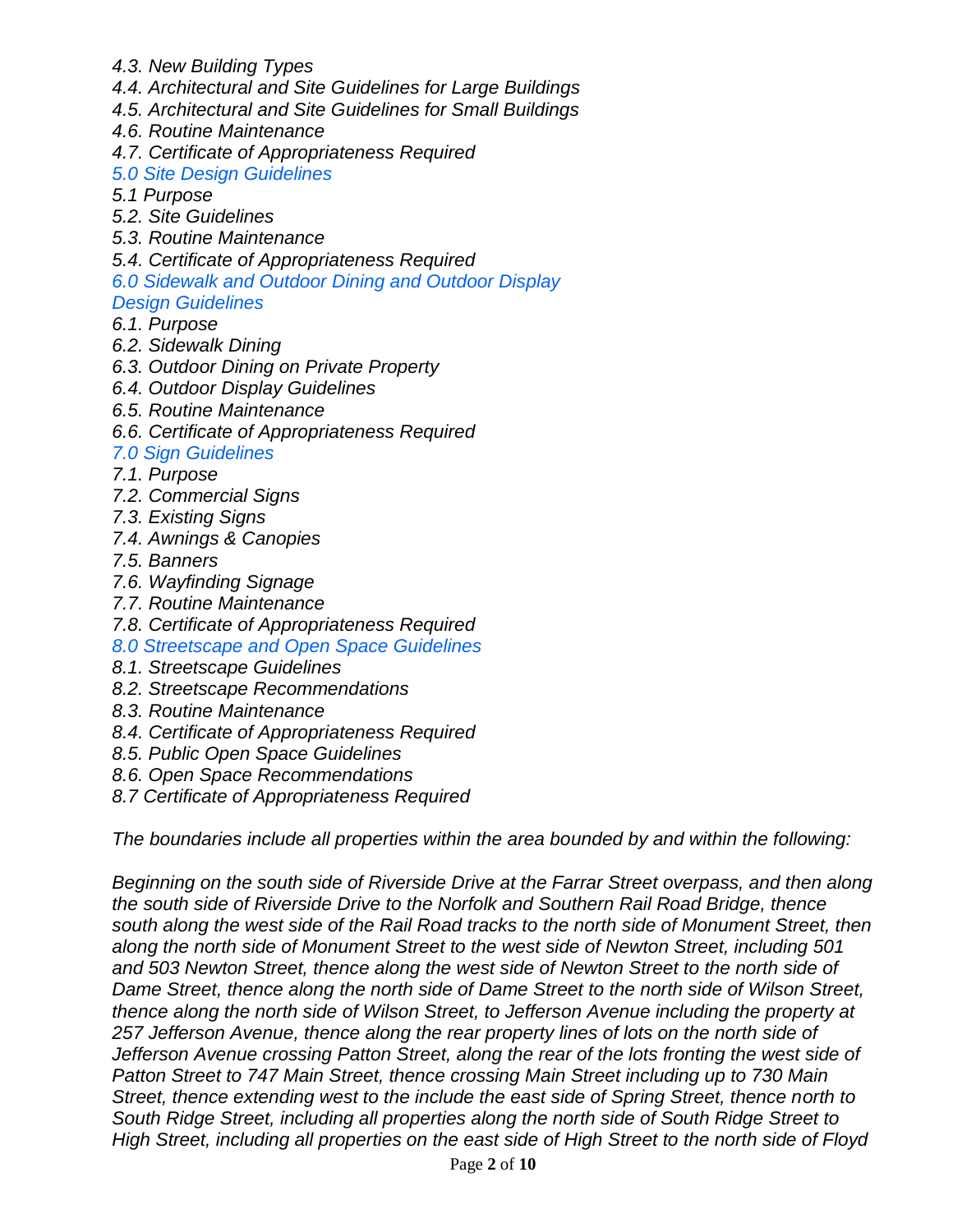*Street, thence along the north side of Floyd Street to the east side of Poplar Street, thence along the east side of Poplar Street, to Union Street Bridge Road, crossing the Dan River, then extending along the rear property lines of Farrar Street to the intersection of Riverside Drive.*

Mr. Griffith stated I guess my first question would be for Clarke. Do the members have to be residents of the City of Danville?

Mr. Whitfield responded they would have to be residents of the City of Danville.

Mr. Griffith stated the Airport Commission is not necessarily made up of residents.

Mr. Whitfield stated that is correct, but that is by City Code. What the Code does is it gives one representative to Halifax, Pittsylvania County and then it talks about two pilots. That is set up by design to be a multi-jurisdictional committee of the City. This would be residents of the City much like the Planning Commission and the Commission of Architectural Review.

Mr. Griffith asked even though they are business owners or property owners if they don't live in the City they cannot serve on here?

Mr. Whitfield responded that is the way I would interpret it.

Mr. Scearce asked if they owned a business downtown that would not work either?

Mr. Griffith stated that is my concern.

Mr. Scearce asked could that be something that could be changed?

Mr. Whitfield responded that would be up to your recommendation and Council's approval.

Mr. Griffith stated I know a couple people who are business owners, property owners in the area that are not residents.

Mr. Whitfield stated you would need to make that recommendation and then Council would need to make that decision.

Ms. Platt stated I think what you need to consider in that regard is that sometimes it is hard to get enough design professionals. I know some cities will have architects, landscape design architects that don't live in the City to serve on the Committee.

There was discussion about the difficulty in getting qualified people to volunteer to serve and the potential business owners that would be willing to serve.

Mrs. Evans asked this will not be Commission of Architectural Review people rolling over into this new board?

Mr. Whitfield responded it is my understanding that this will be a separate seven member board. I guess if you are on the Commission of Architectural Review you can apply just like anybody else and you might or might not be selected. That would be up to Council. Council has an Appointment Committee which is made up of the Vice Mayor, whom is the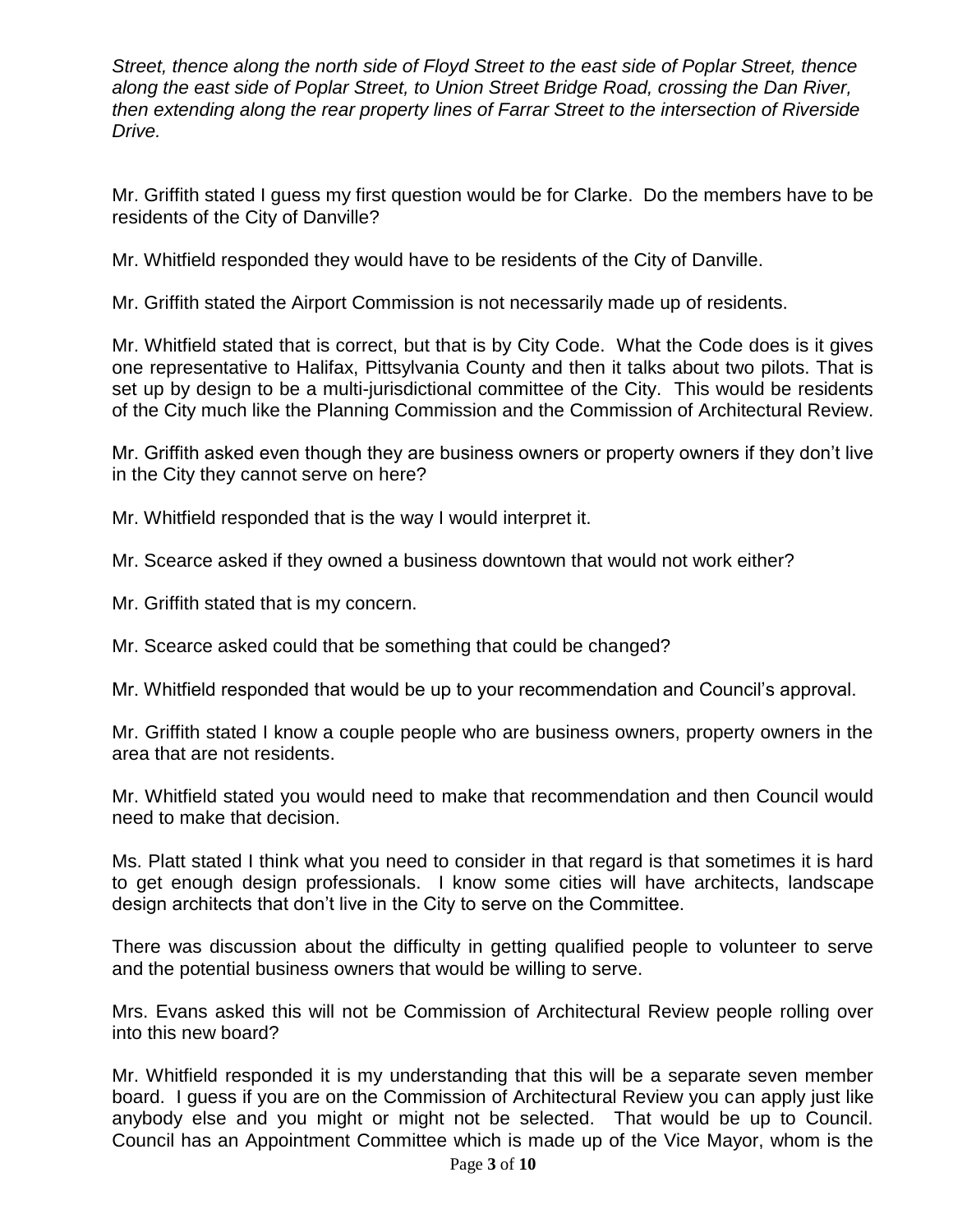Chairman and two Council members at large. They go through all of the applications. They go through all of them and discuss them thoroughly. They have their own recommendation that is made at a Council Work Session. The entire Council as a whole discusses the proposed appointees before it finally goes to Council.

There was discussion about the Appointment Committee members.

Mr. Griffith asked of the members can we recommend to Council that four out of the seven people be business owners or property owners in the district?

Mr. Whitfield responded yes. You can pretty much recommend anything in those lines. I would give an explanation as to why you think that would be in Council's best interest. Council is relying on you all pretty heavily along with their homework.

Ms. Platt stated I am not sure that is good to say that X number of people have to be one thing or another. I think Council has great discretion in appointing people that they think are appropriate. If Council felt that four people in that category was appropriate they could, but what if you didn't have four people that were interested.

Mr. Griffith stated then you need to go recruit.

There was further discussion about the concerns about having members appointed that have vested interest in the district.

Mr. Gillie read the guidelines for the Commission of Architectural Review members and discussed how this could be reworded to satisfy the requirements.

Mr. Gillie stated I will play around with that section and I will email it to everybody. I think we can get some wording for that before the next meeting.

There was further discussion about the need of having design professionals on the board.

Mr. Griffith read *the purpose of the guidelines* in Section 1, page 2.

There was discussion about the importance of encouraging growth within the District rather than discouraging it by having flexibility within the restrictions.

Mr. Wilson asked do you think that the changes we are making right now still reach the goals of a downtown revitalization?

Ms. Platt responded yes I do. I am all in favor of being friendly to business. There is a balance that has to be struck between the economy and what is feasible and what preserves your buildings.

There was further discussion about the balance between restoration and adaptability.

Mr. Wilson asked do you see these guidelines becoming a model for some adjustments to the current design guidelines in the Old Westend?

Ms. Platt responded absolutely. The most important part is the two part approval process.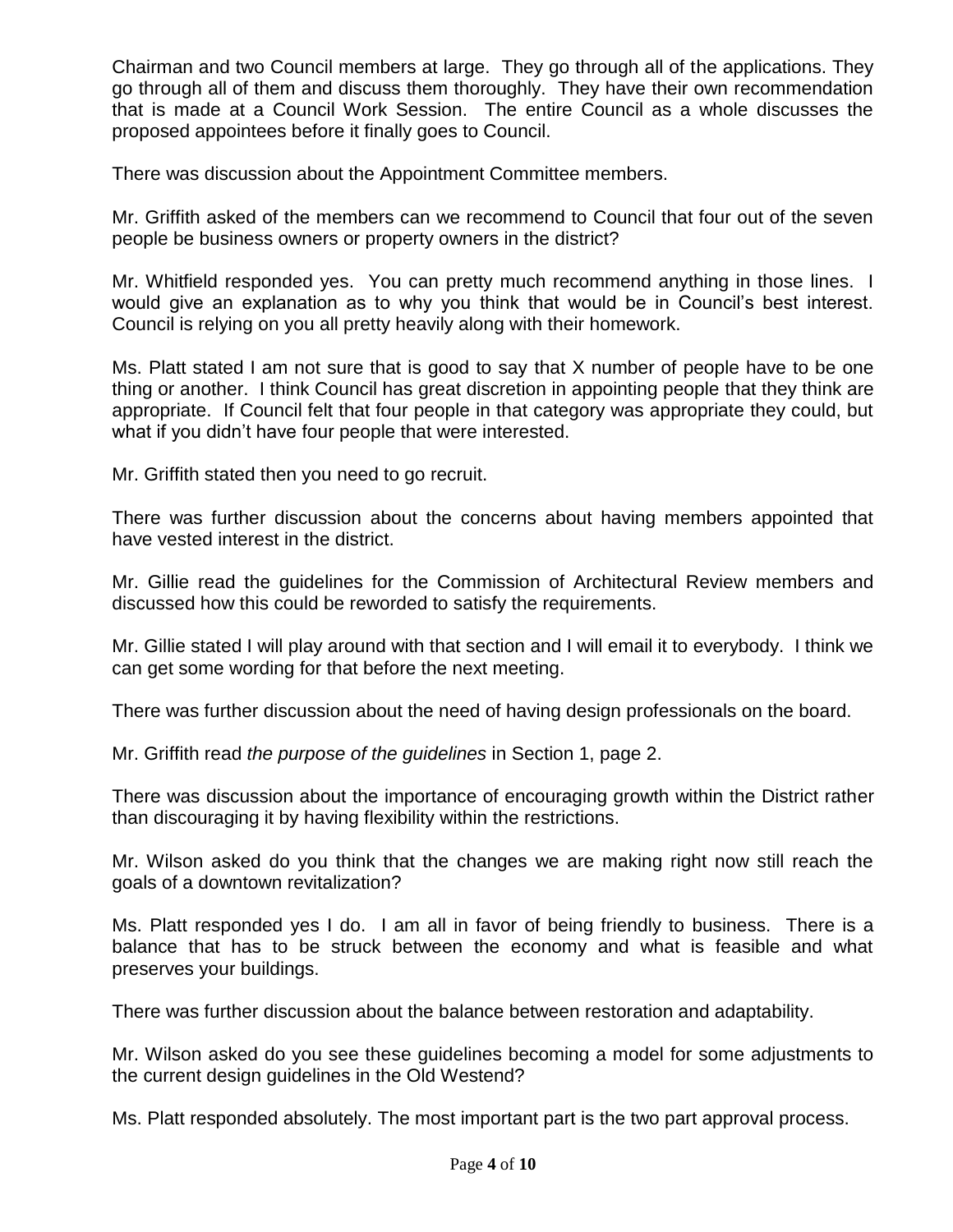There was some discussion about the current problems with the Design Guidelines.

Mr. Griffith stated in Section 2, on page 6 under Section 2.1 *Fringe Areas* I am not real clear about that.

Ms. Platt stated strip development is obvious when you see it. It is what you often see between cities and suburbs. It is rather cheap single story buildings set way back from the road with as many and wide driveways as possible.

Mr. Griffith stated I was thinking of this in relation to Memorial Drive. We already have quite a bit of that with some of the businesses with parking in the front as you come along Memorial Drive.

Ms. Platt stated obviously that is going to be grandfathered in as long as they are still active. We hope that it gets redeveloped with a really good use. You are going to need those kinds of uses but they don't have to look that way. I tried to show some pictures of how you can do that and still make it attractive. Basically you put in sidewalks, put the parking to the side and the rear, move the buildings up closer to the front, and that there is a pedestrian connection between the sidewalk and the building.

Mr. Griffith stated but that would be for redevelopment. Those that are there would stay.

Ms. Platt stated this section is just long term big picture goals. This is what we would like this district to be like someday. We are basically talking about principles rather than rules.

Mr. Parrish stated this is where it gets to that point where it is really a guideline. This is a perfect example of that.

Ms. Platt stated this first section is principles when you think about how you redevelop a district and get from where you are now to where you want to be. These are the kind of principles that should guide your decision making.

There was discussion about the guidelines being idealized around making the district pedestrian friendly.

Mr. Gillie stated we need to change a word then. It says *parking cannot be located in front of buildings*. We should say *parking should not be located*.

Ms. Platt stated fine. These are goals.

Mr. Gillie stated we need to change that under Section 4, page 20.

Mrs. Evans asked why do you want to change it from cannot to should?

Mr. Gillie responded she just said you could possibly have a row of parking in front, so if we are going to allow a single row of parking in front saying cannot you are saying no. We should change it to should.

Ms. Platt stated remember you still have the two part approval process. In my opinion, parking should never be located in front of buildings; but there could be exceptions in that two part approval process.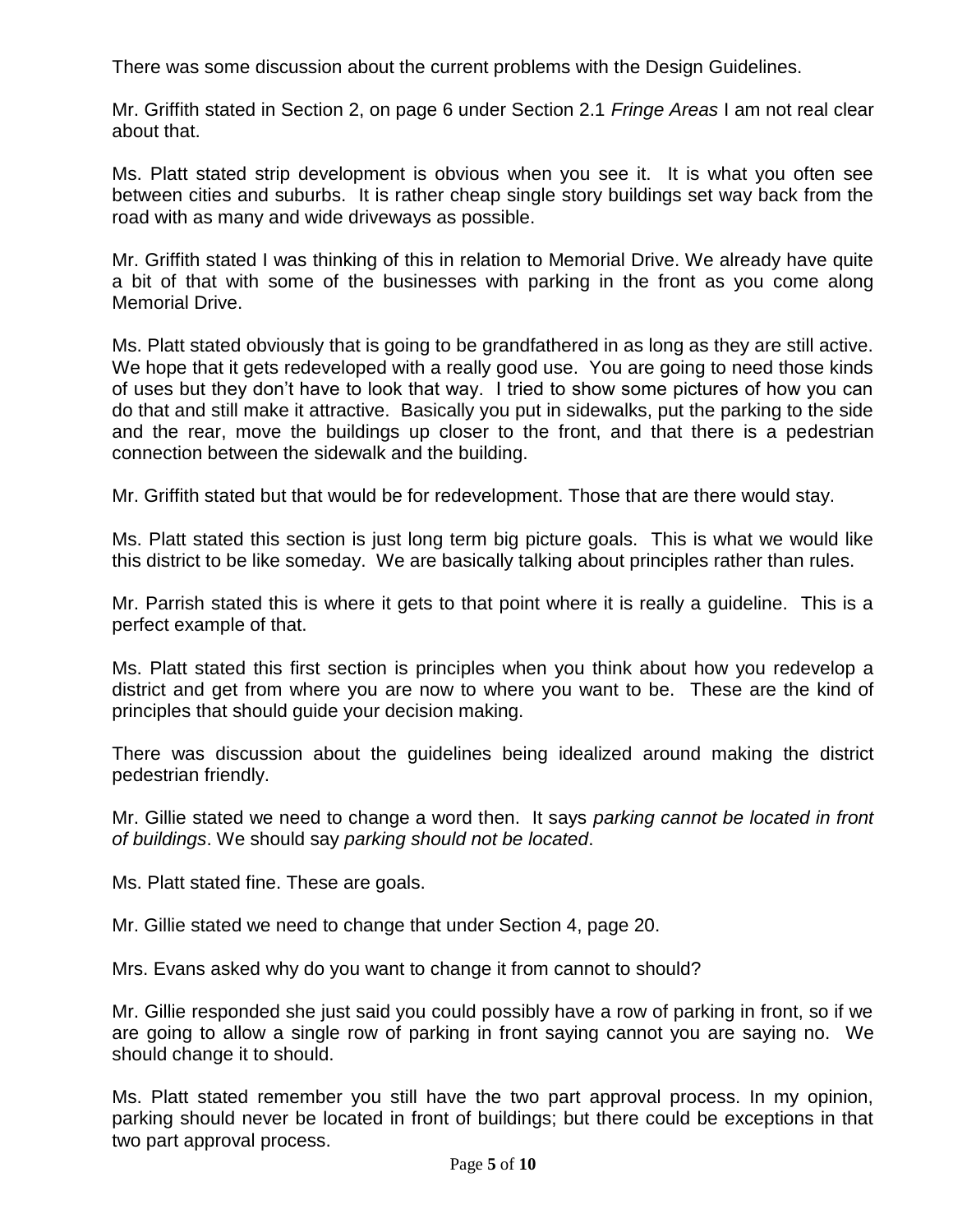There was discussion about saying *should* verses *cannot* in regards to parking on the street.

Mr. Jones asked are guidelines binding?

Ms. Platt responded no, but they are important. The whole purpose of this is a good purpose for the people that own businesses. If everybody demands the same quality, then everybody is going to benefit from it.

Mr. Griffith asked does this affect the on street parking that we currently have?

Ms. Platt responded no.

There was discussion about different parking scenarios and what is preferred.

Ms. Platt stated some cities send their folks to planning conferences and preservation conferences where they have workshops that talk exactly about this kind of thing. Some training for the people on the Commission might be really helpful.

Mr. Griffith asked do you still have any money in your budget? The City has offered that in the past.

Mr. Gillie responded yes for some training.

Mr. Griffith stated I went to the Certified Planning Commissioner's training session.

Mr. Wilson asked I know we are not voting on anything, but how are we going to decide on should or cannot?

Mr. Gillie responded I am taking notes and I am going to write up an email and send it out to everyone saying "this is what was discussed in these sections." At the next meeting when you have your public hearing you will have a list of possible corrections to address it.

Mr. Griffith stated Section 4, the guidelines for new buildings on page 18. The new YMCA building is going to be in the district.

Ms. Platt stated it is covered. It is basically in District 4 which is extraordinary buildings.

Mr. Gillie stated page 21 addresses the YMCA.

Mr. Griffith asked are we going to put them in a position where they are going to have to change any of their plans?

Ms. Platt responded I would recommend no.

Mr. Gillie stated my read on this and based on what they submitted, no.

Ms. Platt stated there are no guidelines for iconic buildings. The best thing to do is get the community involved in seeing and discussing the plans because it is going to be there for hopefully a really long time; but really no rules apply to it. It could be a modern building. It could be all glass. It could be anything as long as the community feels comfortable with it.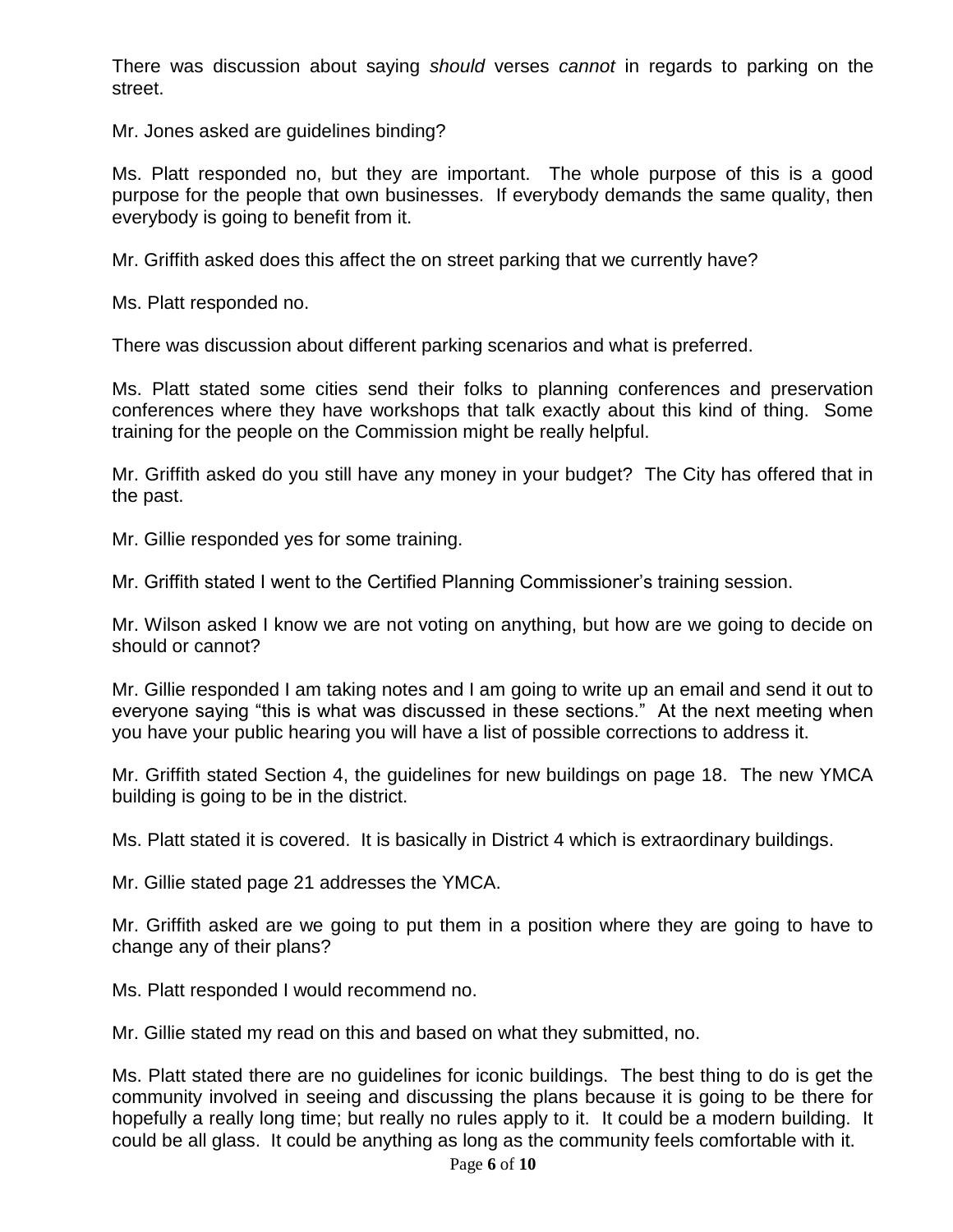Mr. Griffith stated page 29 mentions something about that drive-thrus are discouraged. There are several drive-thrus in existence now Downtown. I am assuming that all of these would be grandfathered.

Ms. Platt stated whatever is there you wouldn't ask them to change it. These would apply for new buildings.

Mr. Griffith stated you mentioned something about having a new owner, but if you have a new owner but the use of the building is the same shouldn't they be allowed to continue with that?

Ms. Platt responded I don't think so. If the guidelines have gone into effect and the person owning it knows that there are guidelines in that district then I think they apply to them.

Mr. Griffith stated no I am saying for example if American National Bank gets bought out and a new owner comes in. Shouldn't the new owner be able to continue to use that as is?

Ms. Platt responded yes, absolutely unless they want to change something. The only time you have to go get a Certificate of Appropriateness is when there is a change. It is built into the whole philosophy of design guidelines.

There was discussion about current guidelines regarding changes in use or changes in ownership.

There was discussion about the current drive-thrus in the District.

Mr. Griffith stated in Section 7 on page 40, sign guidelines. Does this overlay with what we already have?

Mr. Gillie responded not necessarily. There are some things that are different.

Mr. Griffith asked do we need to get these so we have one set of rules?

Mr. Gillie responded no. This is a separate district so it can have its own signage. Our Sign Code right now is district specific. We wanted to have cohesive sign package for this specific area so the regulations are this district specific.

Mr. Griffith asked these will supersede anything that we have?

Mr. Gillie responded correct. We talked about awnings and canopies and the sign part being on the fall part of the canopy but not on the rest of the canopy. I had someone who wanted to put their Logo on the fall part, but it says in here that wouldn't be permitted.

Ms. Platt responded you see it especially with vinyl signs where it gets kind of gaudy. Because it is a Historic District it needs to be a little bit less in your face. I don't feel really strongly about it. I have seen it tastefully done sometimes. I think I even have some pictures.

Mr. Jones asked is that on page 45?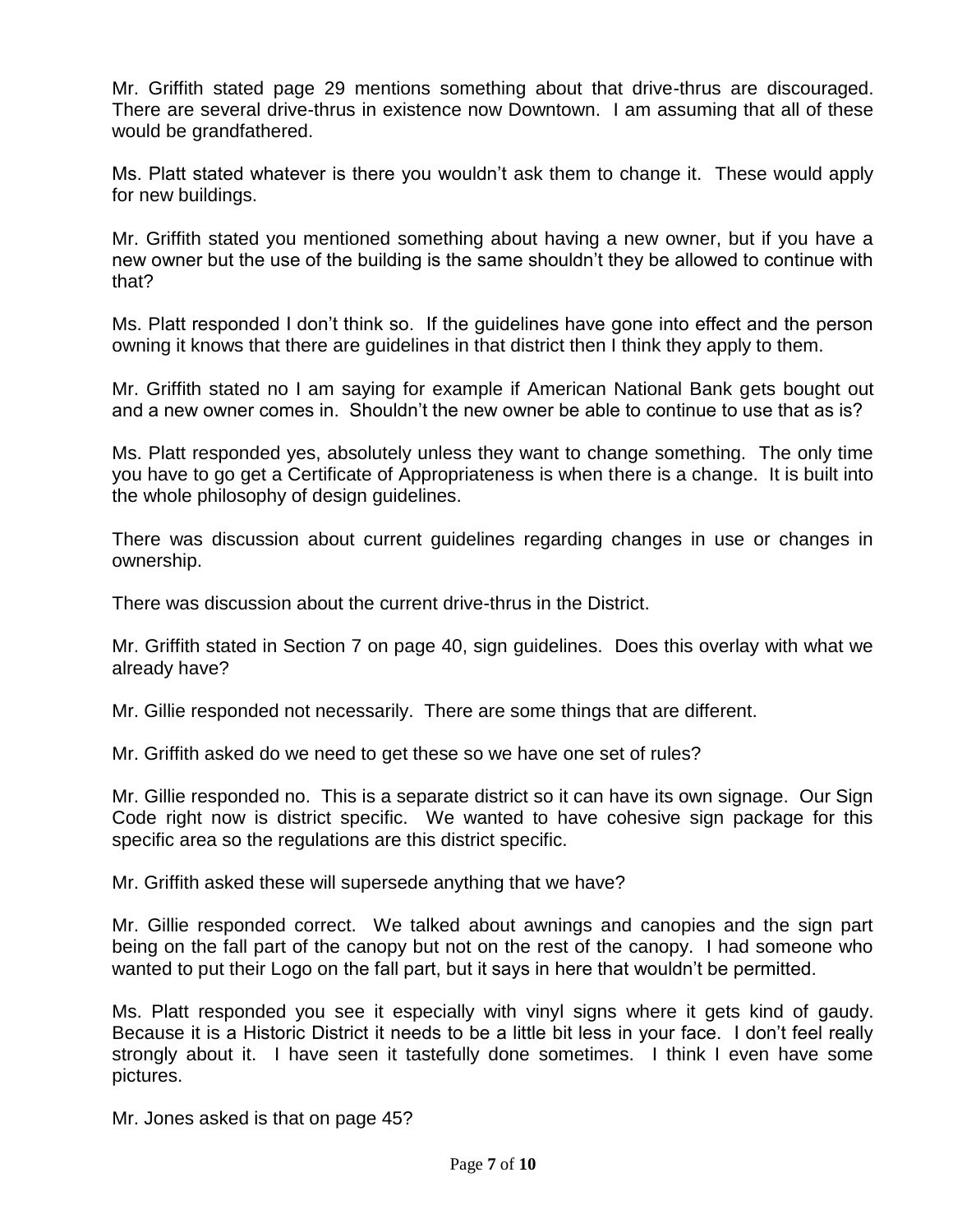Ms. Platt responded yes.

There was discussion about the pictures on page 45 and how signage can be tastefully done and the materials that should be used.

Ms. Platt stated I think this is something that the Design Committee would have to address.

Mr. Griffith asked is there a way to write in some way so that they could put their name or address on there somewhere?

Ms. Platt asked where is that Kenny?

Mr. Gillie responded Section 7, page 42.

There was some discussion about what can and cannot be done with signage on awnings.

Ms. Platt stated maybe we just need to say permission is required for logos or other designs on the slope portion of a canopy. Would that cover it?

Mr. Gillie responded probably.

Mr. Wilson stated I think we need to be pretty tight on this stuff because pretty soon you will look like a mascot. Is it possible to stop others from saying "well you did it over here?" It is the character of our Downtown that we are really talking about.

Mr. Gillie stated turn to page 45.

Ms. Platt stated this is pretty understated. I think if we would say that this example is acceptable in your opinions, then I think the answer would be to say "review is required for lettering or logos on the slope portion of the canopy." That covers it.

There was further discussion about the examples of awnings and canopies.

Mr. Jones asked on page 45 down in the left corner, what do you do on the side there?

Ms. Platt responded usually nothing because you could have another business owner beside you put one up that would hide whatever you put there.

Mr. Jones stated if you are walking down the street you can't see the drop that is facing the street.

Ms. Platt stated you don't need those because you have the option of using projecting signs.

Mr. Gillie stated or sandwich board, A frame, or something else stuck out in the street like that.

There was discussion about what type of signage is currently being used Downtown and Ms. Platt discussed the option of not using awnings at all.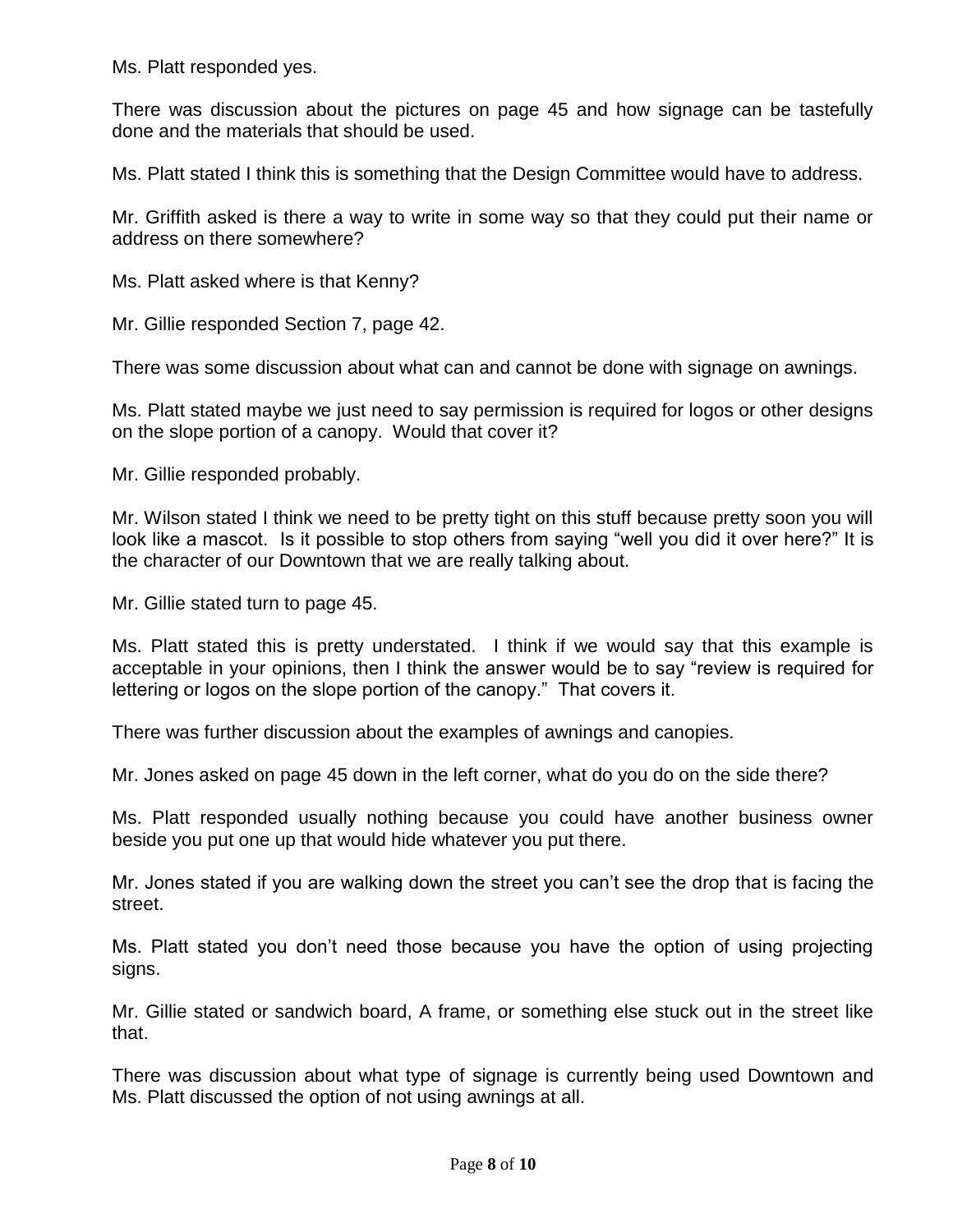Mr. Griffith read Section 8, page 54 Item 2. I had a concern with that. With reducing that to two lanes is it going to increase congestion since there will be no turning lanes?

Ms. Platt responded it is already being done.

There was some discussion about the current Streetscape Project on Main Street and the future plans for traffic control.

There was discussion about outside dining and rooftop restaurants.

Ms. Platt read Section 2, 6.3.

Ms. Platt stated anytime you are going to have this sort of thing, they will have to go for review. As deemed appropriate is your way to keep somebody from doing something completely nuts.

Mr. Griffith stated I am finished with mine. I think the key to the whole thing is those who are appointed.

Mr. Wilson asked do we need to discuss the only thing that people are talking about, what is the commission going to be, what is it going to look like, how is it going to be appointed? People seem to be concerned about the flexibility of the group. I don't know how we can control that.

Mr. Whitfield responded that is completely in Council's purview.

Ms. Platt stated it would be our recommendation; maybe even put it in the guidelines that it would be our goal to obtain people who either own property or businesses within the District. I think that is a reassurance for those people concerned about it. I think it is the right thing to do.

Mr. Griffith stated three of the five people that spoke at the last meeting expressed a willingness to serve on the Commission.

Ms. Platt stated let me just say in that regard having listened to those people that you do sometimes face the danger of going in the other direction in getting too many of those people who say "do whatever you want, I don't really like these guidelines anyway; I don't know why we have them." They have to believe this. You don't want to appoint people who think this is stupid.

There was further discussion about the importance of selecting appointees and the application process.

Mr. Gillie stated I have all of whom shall be property owners or business owners within the City of Danville.

Ms. Platt stated I think it should be residents, property owners, or business owners.

Mr. Gillie stated I will give that a shot and send it out to everybody.

There was more discussion about the requirements for the Commission.